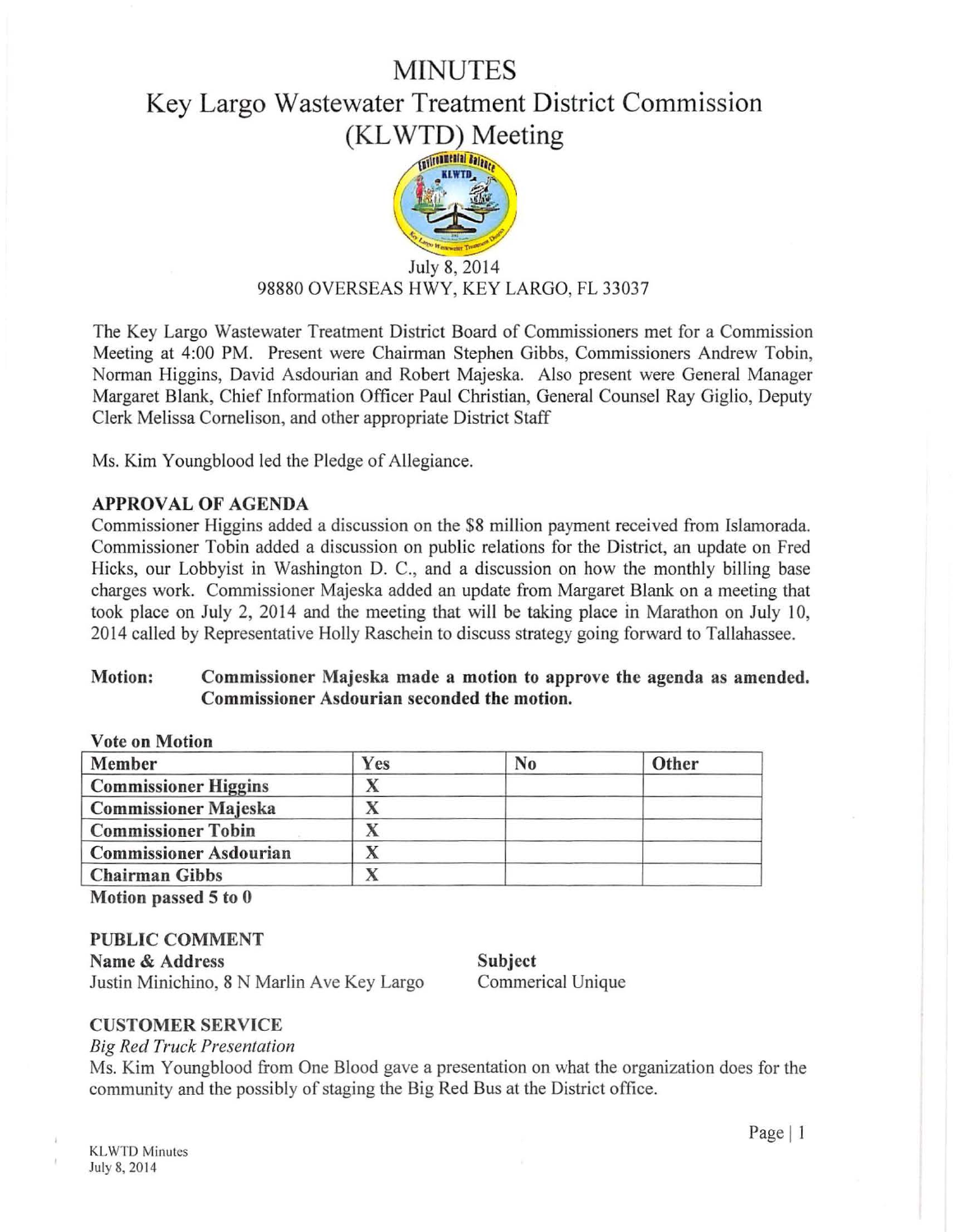#### *IT Presentation on Data and Email Security*

Rob Bulkiewicz, Sr. Desktop Support Analyst, gave a presentation on IT safety precautions currently in place for the Districts' email storage, data backup and prioritization of quality control.

#### FINANCIAL REPORT

Margaret Blank and Paul Christian answered questions by the Board about the 2013 CAFR handed out at the previous meeting.

#### **COMMISSIONER'S ROUNDTABLE**

#### */slamorada Capacity Prepayment*

Commissioner Higgins suggested the District use the \$8 million from lslamorada to help Commercial Unique properties. Margaret Blank reported that Peter Rosasco will present options to the Board on July 15, 2014 along with his recommendation.

#### *Public Relations*

Commissioner Tobin would like to hear a proposal from an outside source on assisting the District with public relations. Ms. Blank explained the value of retaining a PR Firm to assist with communicating with the media, County, State, and Federal Government along with educating the public. Frank Hawkins with Hibiscus Marketing presented his plan to facilitate appropriate and positive media coverage for the District. After Board discussion they directed Hibiscus Marketing be put on the July 15, 2014 agenda and present a formal proposal.

#### *Fred Hicks, Washington D.* C. *Lobbyist*

At the request of Commissioner Tobin, Ms. Blank reported on her talks with Fred Hicks regarding Mayfield money. The Board discussed the success and importance of our Lobbyists for the District and the Florida Keys.

#### *Wastewater Base Charge*

At the request of Commissioner Tobin, Mr. Christian explained the base wastewater charge structure. Mr. Christian answered questions and further explained that when a customer requests a rebate it is calculated on the base charge not the flow charge.

#### MEETING EXTENSION

#### Motion: Commissioner Asdourian made a motion to extend the meeting until 6:30PM. Commissioner Majeska seconded the motion and the motion passed 5 to 0.